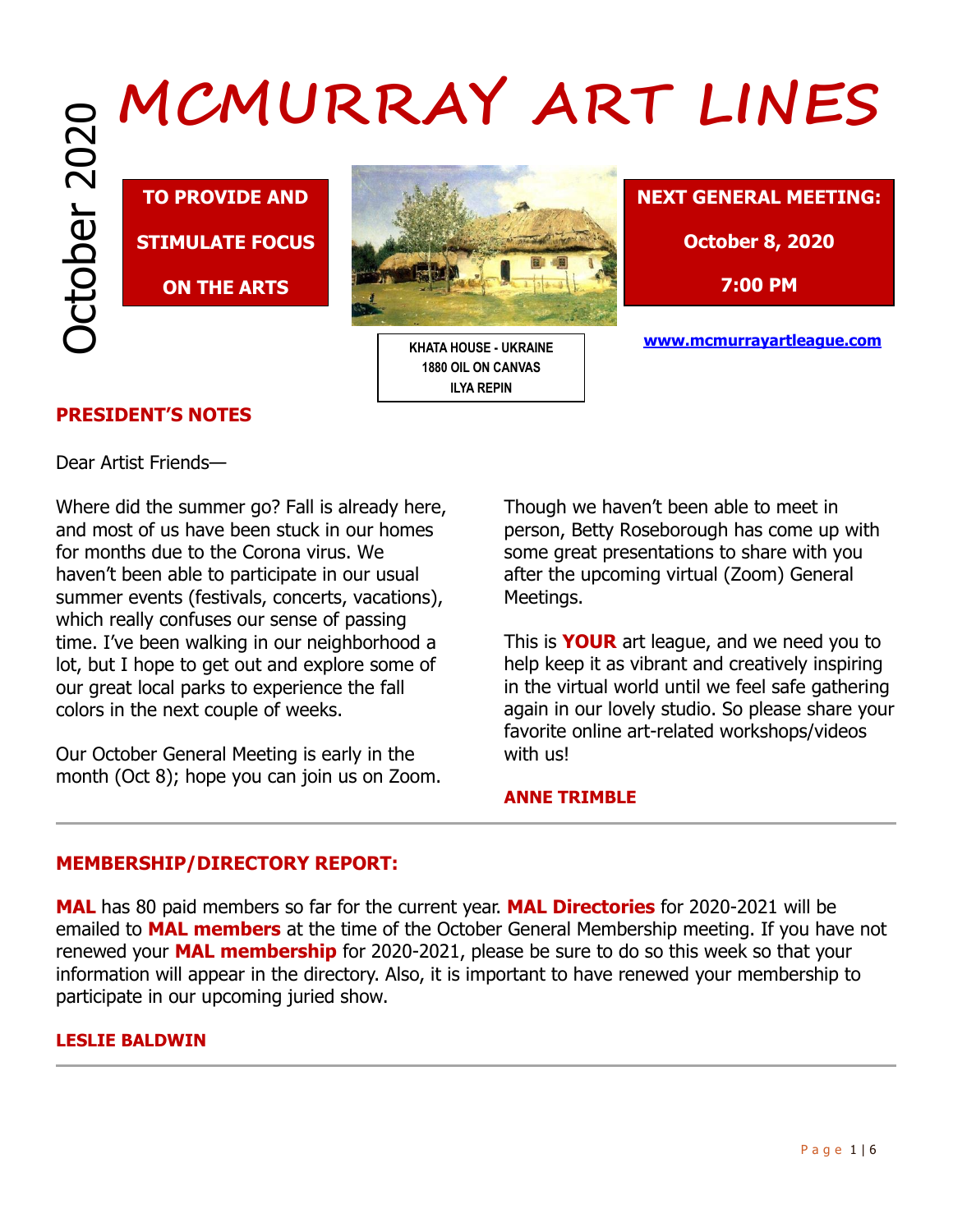## **MEETING DATES FOR 2020**

**NOTE: ALL MEETINGS WILL BE ONLINE VIA ZOOM UNTIL FURTHER NOTICE.** Since we don't have to worry about members driving after dark, **we have moved ALL general meeting times to 7:00 PM** on their respective dates to allow members who work during the day to attend meetings.

| <b>Board Meetings</b><br>2:00 PM | <b>General Meetings 7:00 PM</b><br>(2 <sup>nd</sup> Thursdays) | <b>Presenter</b>                                                           |
|----------------------------------|----------------------------------------------------------------|----------------------------------------------------------------------------|
|                                  | October 8, 2020                                                | Bill Karaffa - Guided Studio Tour<br>https://www.facebook.com/people/Bill- |
|                                  |                                                                | Karaffa/100011382820903                                                    |
| October 19, 2020                 | November 12, 2020                                              | Jared Calums-(local Pittsburgh Artist) videos                              |
| November 23, 2020                |                                                                | <b>TBD</b>                                                                 |
| January 18, 2021                 | February 11, 2021                                              | <b>TBD</b>                                                                 |
| February 22, 2021                | March 11, 2021                                                 | Ben Lustenhouwers -- Videos (very good<br>instructor)                      |
| March 22, 2021                   | April 8, 2021                                                  | Marla Bagetta-Video pastel or acrylic                                      |
| April 19, 2021                   | May 13, 2021                                                   | <b>TBD</b>                                                                 |
| May 24, 2021                     |                                                                |                                                                            |

**Coming up in the next meeting:** After a short business meeting our presenter will be Bill Karaffa to show us his studio set ups, review a few of his paintings and then describe how he develops a large painting. You can see more of Bill's work at <https://www.facebook.com/people/Bill-Karaffa/100011382820903.> Bill Karaffa is a practicing Pittsburgh based creative who focuses on capturing the human figure in many of his works. He is a current member of **McMurray Art League**, Pittsburgh Pastel Artists League, the Pittsburgh Society of Artists Guild and the Portrait Society of America. Bill focuses on the technical aspects of figure drawing and has been successful in a variety of juried art exhibitions including most recently the Butler Institute's Annual Juried National Exhibition.





## **BETTY ROSEBOROUGH**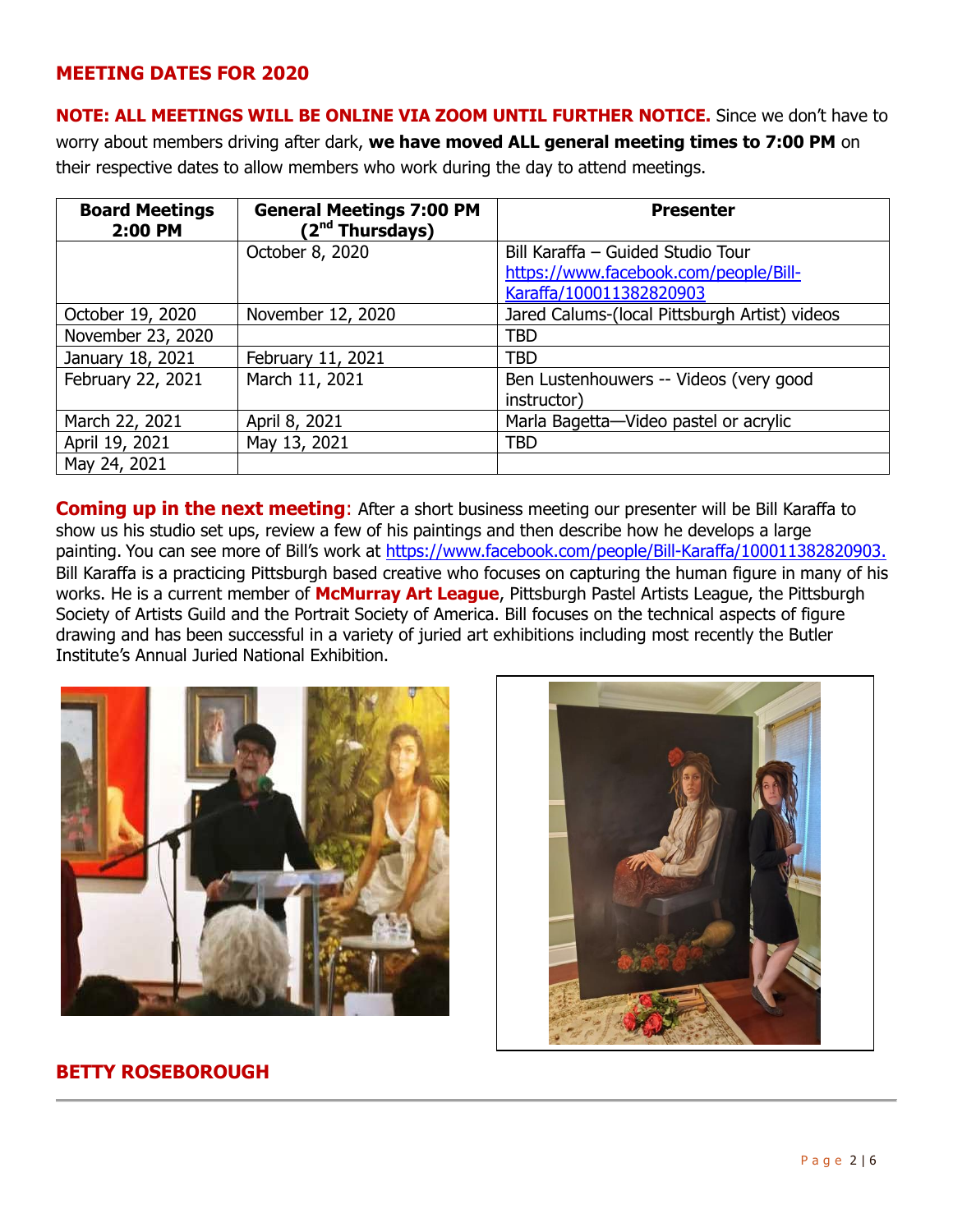## **"AWARD AWARDS AWARDS! REGISTER FOR ONLINE JURIED SHOW BY OCTOBER 17!"**

Did I say awards? The **Juried Show** scheduled for the **Spring at the Peters Library** had to be postponed due to COVID-19. Your Board has decided to hold the show online during the month of November. Buyers will be able to view and purchase artwork through our website. The artist will be responsible for shipping and recovering any shipping or delivery costs from the buyer. When registering, you will be asked to upload an image of your artwork that does not include any mat or frame. In fact, work may be entered that is unframed and you will be asked to indicate framed/unframed when registering. Entering unframed work could be an advantage as it has a lower price point and buyers sometimes reframe purchased art anyway. The prospectus includes some information about photographing your work and resizing the resulting file. For more information, including the prospectus, visit [https://www.mcmurrayartleague.com/Exhibits/.](https://www.mcmurrayartleague.com/Exhibits/)

## **JAN PINI**

## **CONFUSED ABOUT PHOTOGRAPHING YOUR ART FOR THE JURIED SHOW?**

Our resident photography expert and **Juried Show Co-Chair**, Arindam Sen, will be available to photograph your art October 10, 9-noon, and Jan Pini, **Juried Show Co-Chair**, will add the images to your juried show registration for the low price of \$5/piece and you get a copy of the image! This fundraiser will help both the **art league** and members who would like to be part of the show (and maybe win an award!) but who are uncertain about how to photograph their art and prepare the image for upload. So go ahead and register for the show and **ALSO** register separately for a time slot to have your work photographed (log in first). It's best if the art work is unframed (that is, not behind glass) but we can deal with the glass if necessary. The photographing will be done at or outside the studio and masks and social distancing will be required. Pay online or in cash or by check when you come. Note that this project will get your image submitted for the show for online review by the juror but may not be sufficient quality from which to make prints and is only open to members who have registered for the juried show.

## **JAN PINI**

#### **STUDIO WINDOW EXHIBIT**

- Lisa Markowsi will follow up in October.
- Denise Graham will exhibit in November.
- Rosetta V Dufalla will exhibit in December.

The artists are all members of **MAL**. Currently we can accommodate 9 artists for a one month display of your art in our studio window. If any member would like to display their work, contact Darla Rae Duffy at 412-680-5772 or email to [darla.duffy801@gmail.com.](mailto:darla.duffy801@gmail.com) Thanks to all our artist participants.

## **DARLA RAE DUFFY**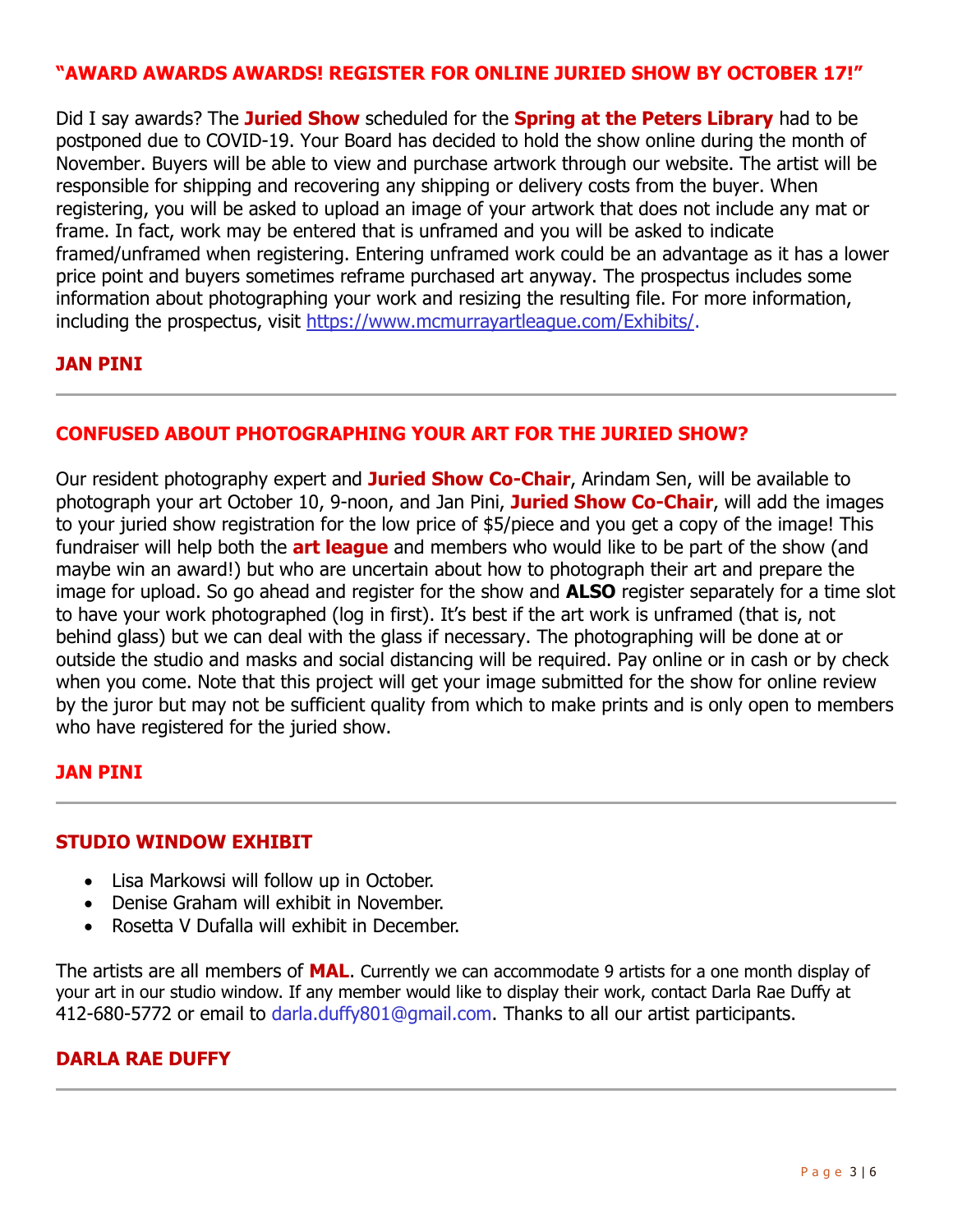#### **MEMORIALS:**

## **Memorialized member**

1. Theresa Bozo 2. Ted Hardy From Carmen DiGiacomo

3. Carmela Volpe From Rosetta Volpe-Dufalla

Contact Rosetta Volpe-Dufalla for more information [\(rvdufalla@gmail.com\)](mailto:rvdufalla@gmail.com) and see below.

## **ROSETTA VOLPE-DUFALLA**

#### **MEMORIAL DONATIONS**

The **MAL Board** recently voted to recognize memorial donations in our monthly newsletter. Here is the process the League will implement

- What will be published? The name of the memorialized individual.
- Will the donor's name be published? Yes, unless the donor wishes otherwise.
- Will the monetary amount be published? No
- Will the family receive a notification of donation? Yes, but only if requested by donor. No monetary amount will be provided as this is a privacy issue. The donor is responsible for providing the contact information.
- Will the donor's name be mentioned in the notification? Yes, unless the donor wishes otherwise.
- How do I donate? Contact Rosetta Volpe-Dufalla (Corresponding Secretary) via email at [corresponding@mcmurrayartleague.com](mailto:corresponding@mcmurrayartleague.com) with the following information:
	- $\circ$  Send me the memorialized individual's name and donor's name (optional) as you wish it to appear in the newsletter.
- Family acknowledgement contact information: If you would like **MAL** to send the family an acknowledgement letter, provide the following:
	- o Donor's name to be mentioned (optional). Donor must include family's contact information: name and complete address.
- Where do I send the money? Make checks payable to **MAL** and indicate in the notes section: memorial donation. Send it to Rosetta Volpe-Dufalla, 104 Crabtree Dr., Moon Twp., PA 15108.

## **ROSETTA VOLPE-DUFALLA**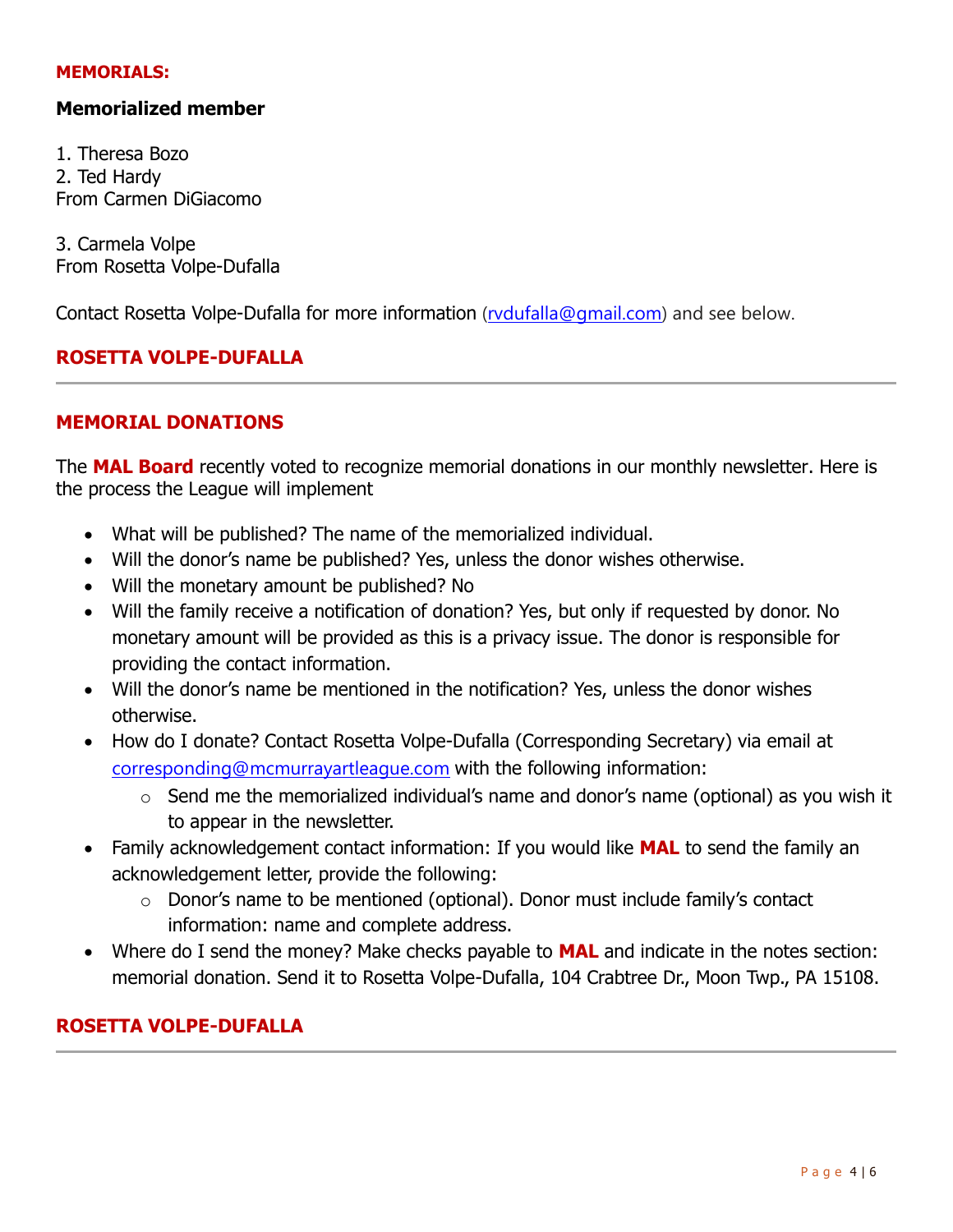#### **OPEN STUDIO**

We had our first **OPEN STUDIO** via Zoom on September 26 with seven participants. It was so great to connect with fellow artists who shared their current art projects via video. But it was even better to hear from each other about our journeys and thoughts during this weird time.

We decided we want to continue to hold online **OPEN STUDIO** sessions on second and fourth Fridays—via Zoom. We hope to see you on October 9 from 10 AM until 11 AM (link to come).

#### **KAREN VITUCCIO**

#### **STUDIO UPDATES**

Mosites will be replacing our defective water heater, which we will pay for (included in current budget).

#### **ANNE TRIMBLE**

#### **NEW ITEMS FOR SALE**

Former **MAL** member Barbara Riehle was downsizing her collection of art and framing supplies, so we purchased several items that might be of interest to our members:

 2 Logan Mat Cutters, a professional paper cutter, a MABEF French easel (unused), a MUD wood plein air easel,  $14 +$  full-sized (32 x 40) mat board in multiple colors, and 15 frames, new in packaging. We're working on setting up an online auction to pass these wonderful tools on to our members.

#### **ANNE TRIMBLE**